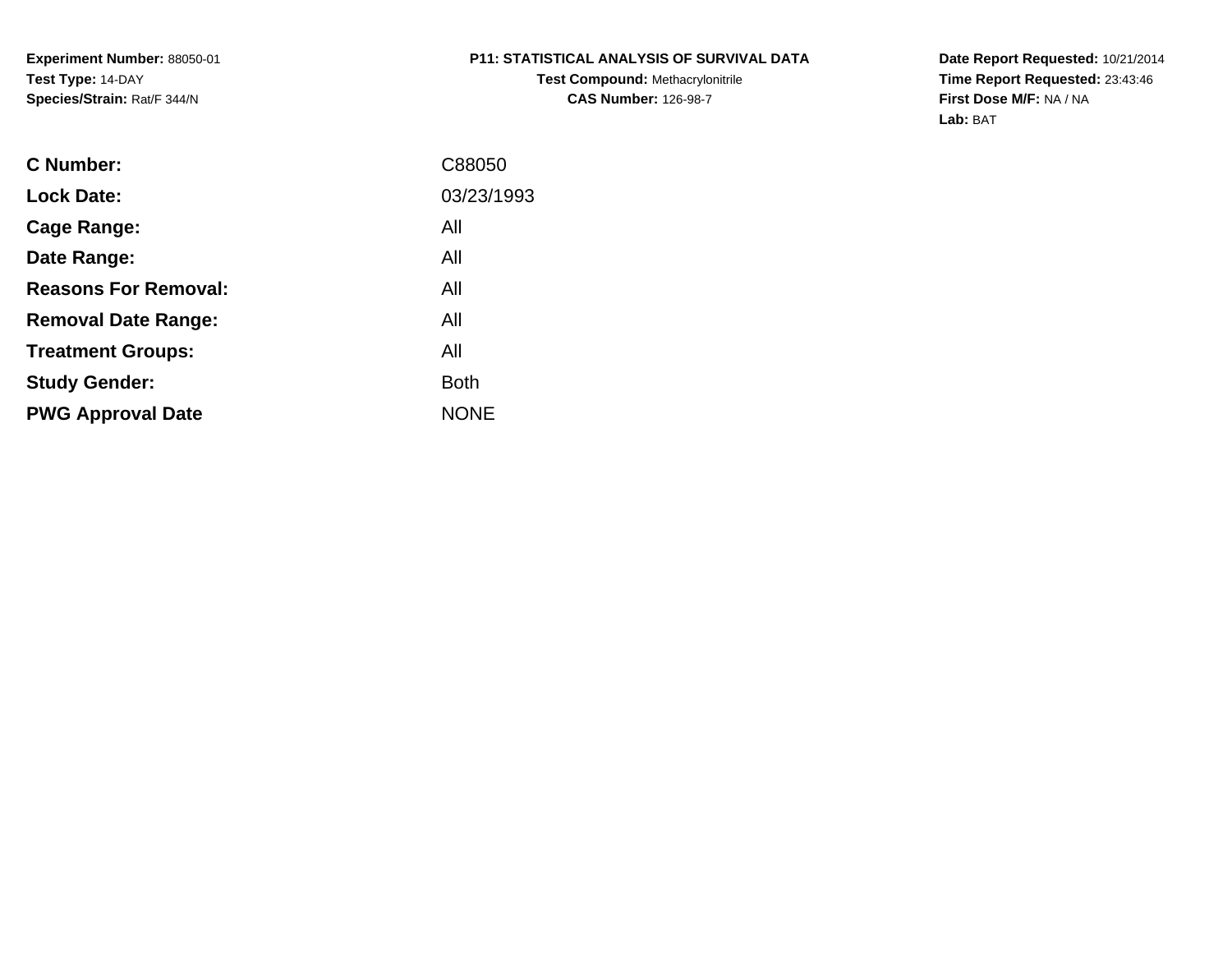**Test Compound:** Methacrylonitrile**CAS Number:** 126-98-7

**Date Report Requested:** 10/21/2014**Time Report Requested:** 23:43:46**First Dose M/F:** NA / NA**Lab:** BAT

### **Male RAT FIRST TERMINAL SACRIFICE AT 15 DAYSINDIVIDUAL SURVIVAL TIMES (DAYS)**

|                              |                     | INDIVIDUAL SURVIVAL TIMES (DAYS) |                   |  |
|------------------------------|---------------------|----------------------------------|-------------------|--|
| $DOSE = 0$ G/L               |                     |                                  |                   |  |
| <b>TOTAL 5</b>               | UNCENSORED DEATHS 0 | CENSORED DEATHS 0                | <b>TERMINAL 5</b> |  |
| <b>UNCENSORED DEATH DAYS</b> |                     |                                  |                   |  |
| none                         |                     |                                  |                   |  |
| <b>CENSORED DEATH DAYS</b>   |                     |                                  |                   |  |
| none                         |                     |                                  |                   |  |
| $DOSE = 0.3$ G/L             |                     |                                  |                   |  |
| <b>TOTAL 5</b>               | UNCENSORED DEATHS 0 | CENSORED DEATHS 0                | <b>TERMINAL 5</b> |  |
| <b>UNCENSORED DEATH DAYS</b> |                     |                                  |                   |  |
| none                         |                     |                                  |                   |  |
| <b>CENSORED DEATH DAYS</b>   |                     |                                  |                   |  |
| none                         |                     |                                  |                   |  |
| $DOSE = 0.6$ G/L             |                     |                                  |                   |  |
| <b>TOTAL 5</b>               | UNCENSORED DEATHS 0 | <b>CENSORED DEATHS 0</b>         | <b>TERMINAL 5</b> |  |
| <b>UNCENSORED DEATH DAYS</b> |                     |                                  |                   |  |
| none                         |                     |                                  |                   |  |
| <b>CENSORED DEATH DAYS</b>   |                     |                                  |                   |  |
| none                         |                     |                                  |                   |  |
| $DOSE = 1.2$ G/L             |                     |                                  |                   |  |
| <b>TOTAL 5</b>               | UNCENSORED DEATHS 0 | <b>CENSORED DEATHS 0</b>         | <b>TERMINAL 5</b> |  |
| <b>UNCENSORED DEATH DAYS</b> |                     |                                  |                   |  |
| none                         |                     |                                  |                   |  |
| <b>CENSORED DEATH DAYS</b>   |                     |                                  |                   |  |
| none                         |                     |                                  |                   |  |

(A) FIRST TERMINAL SACRIFICE

(B) THE FIRST ENTRY IS THE TREND TEST (TARONE, 1975) RESULT. SUBSEQUENT ENTRIES ARE THE RESULTS OF PAIRWISE TESTS (COX, 1972). NEGATIVE TRENDS ARE INDICATED BY "N".

(C) MEAN OF ALL UNCENSORED DEATHS PRIOR TO TERMINAL SACRIFICE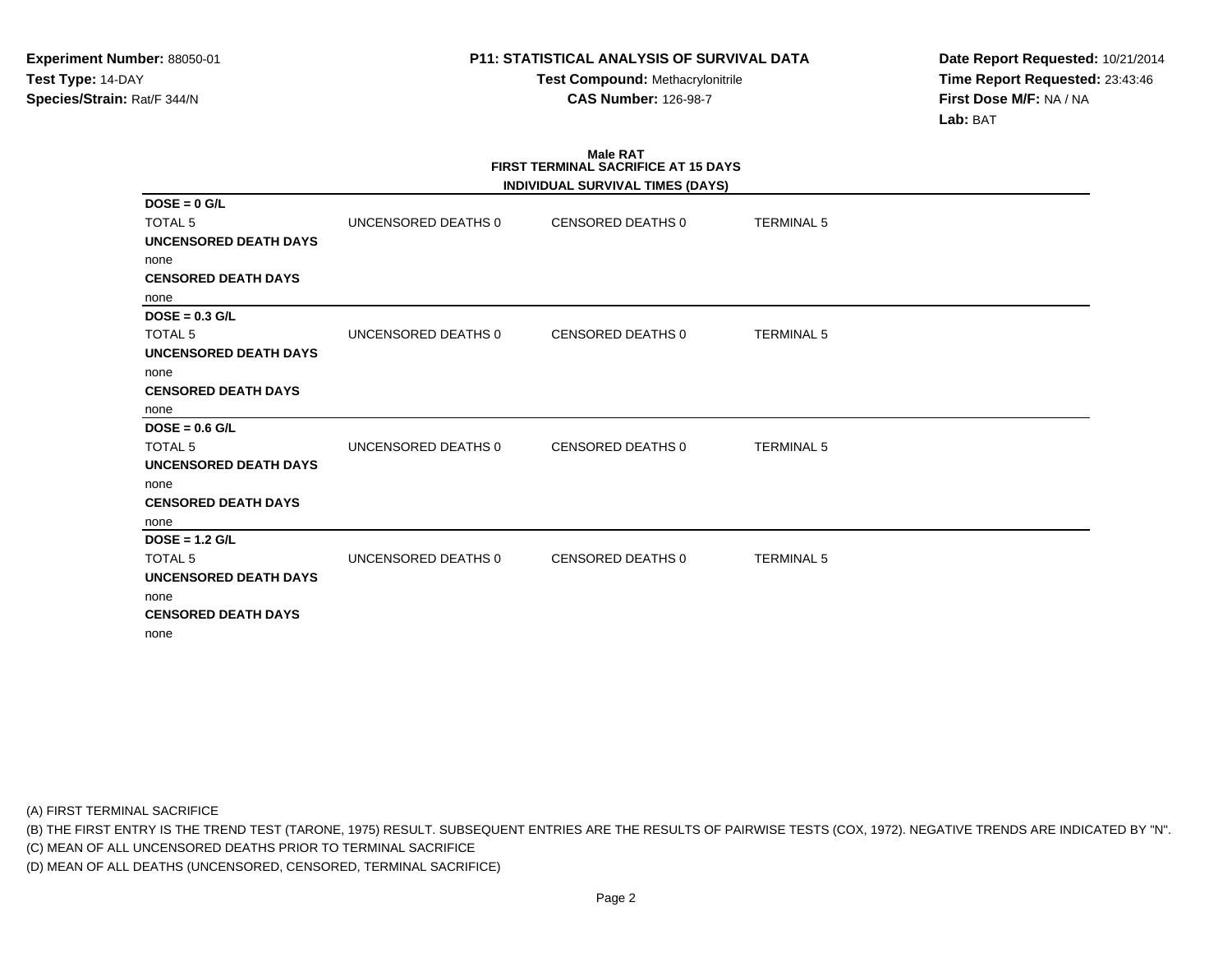**Test Compound:** Methacrylonitrile**CAS Number:** 126-98-7

**Date Report Requested:** 10/21/2014**Time Report Requested:** 23:43:46**First Dose M/F:** NA / NA**Lab:** BAT

# **Male RAT FIRST TERMINAL SACRIFICE AT 15 DAYSINDIVIDUAL SURVIVAL TIMES (DAYS)**

| $DOSE = 2.4 G/L$           |                     |                   |                   |
|----------------------------|---------------------|-------------------|-------------------|
| TOTAL 5                    | UNCENSORED DEATHS 0 | CENSORED DEATHS 0 | TERMINAL 5        |
| UNCENSORED DEATH DAYS      |                     |                   |                   |
| none                       |                     |                   |                   |
| <b>CENSORED DEATH DAYS</b> |                     |                   |                   |
| none                       |                     |                   |                   |
| $DOSE = 4.8$ G/L           |                     |                   |                   |
| TOTAL 5                    | UNCENSORED DEATHS 0 | CENSORED DEATHS 0 | <b>TERMINAL 5</b> |
| UNCENSORED DEATH DAYS      |                     |                   |                   |
| none                       |                     |                   |                   |
| <b>CENSORED DEATH DAYS</b> |                     |                   |                   |
| none                       |                     |                   |                   |

(A) FIRST TERMINAL SACRIFICE

(B) THE FIRST ENTRY IS THE TREND TEST (TARONE, 1975) RESULT. SUBSEQUENT ENTRIES ARE THE RESULTS OF PAIRWISE TESTS (COX, 1972). NEGATIVE TRENDS ARE INDICATED BY "N".

(C) MEAN OF ALL UNCENSORED DEATHS PRIOR TO TERMINAL SACRIFICE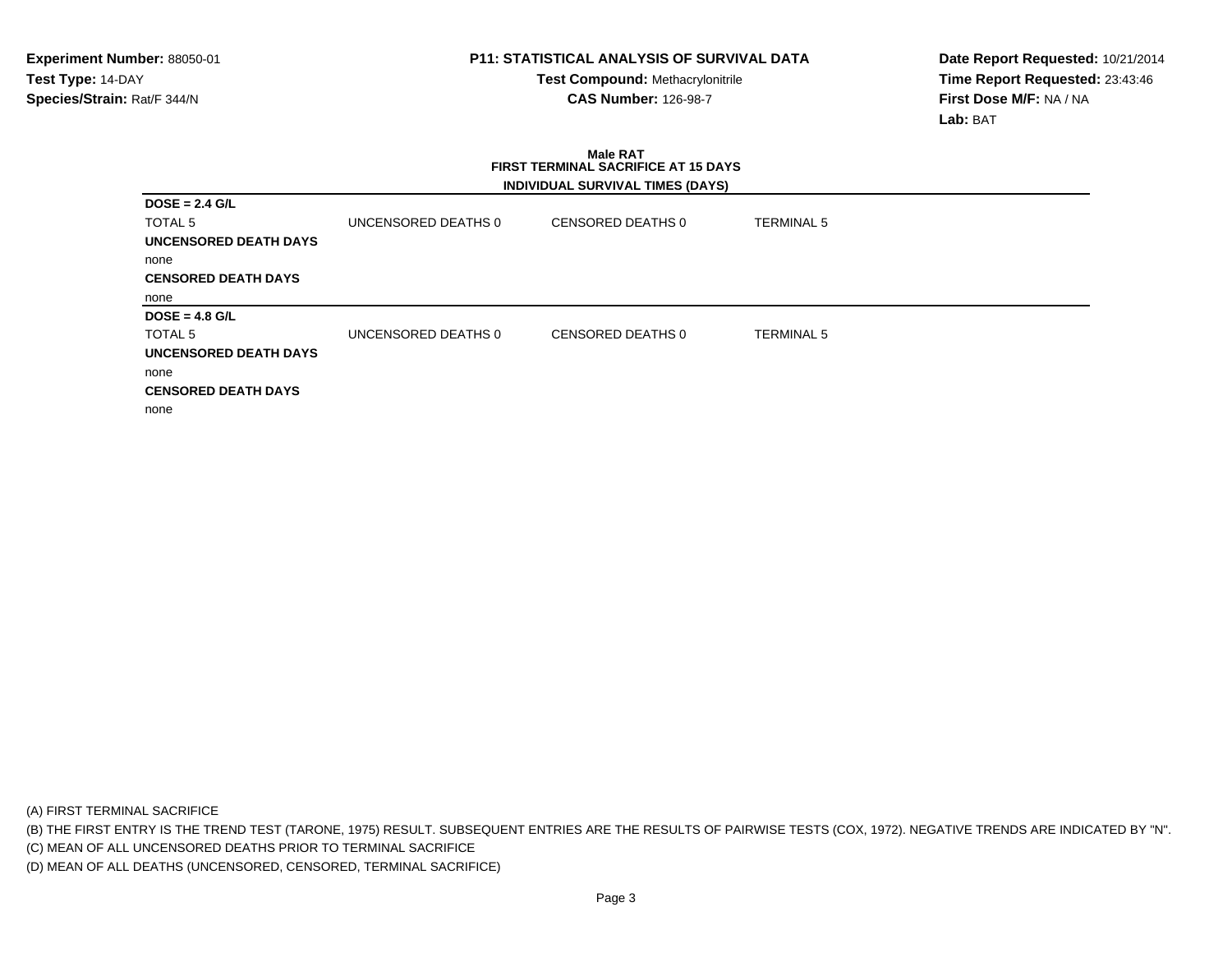**Test Compound:** Methacrylonitrile**CAS Number:** 126-98-7

**Date Report Requested:** 10/21/2014**Time Report Requested:** 23:43:46**First Dose M/F:** NA / NA**Lab:** BAT

### **Male RATFIRST TERMINAL SACRIFICE AT 15 DAYS**

## **KAPLAN-MEIER SURVIVAL PROBABILITY ESTIMATES (%)**

| <b>DOSE</b> |       |       |       |       |       | TIME (DAYS) |       |       |       |       |
|-------------|-------|-------|-------|-------|-------|-------------|-------|-------|-------|-------|
|             |       |       | 6     | 8     | 10    | 12          | 14    | 16    | 18    | 15(A) |
| $0$ G/L     | 100.0 | 100.0 | 100.0 | 100.0 | 100.0 | 100.0       | 100.0 | 100.0 | 100.0 | 100.0 |
| $0.3$ G/L   | 100.0 | 100.0 | 100.0 | 100.0 | 100.0 | 100.0       | 100.0 | 100.0 | 100.0 | 100.0 |
| 0.6 G/L     | 100.0 | 100.0 | 100.0 | 100.0 | 100.0 | 100.0       | 100.0 | 100.0 | 100.0 | 100.0 |
| $1.2$ G/L   | 100.0 | 100.0 | 100.0 | 100.0 | 100.0 | 100.0       | 100.0 | 100.0 | 100.0 | 100.0 |
| 2.4 G/L     | 100.0 | 100.0 | 100.0 | 100.0 | 100.0 | 100.0       | 100.0 | 100.0 | 100.0 | 100.0 |
| 4.8 G/L     | 100.0 | 100.0 | 100.0 | 100.0 | 100.0 | 100.0       | 100.0 | 100.0 | 100.0 | 100.0 |

(A) FIRST TERMINAL SACRIFICE

(B) THE FIRST ENTRY IS THE TREND TEST (TARONE, 1975) RESULT. SUBSEQUENT ENTRIES ARE THE RESULTS OF PAIRWISE TESTS (COX, 1972). NEGATIVE TRENDS ARE INDICATED BY "N".

(C) MEAN OF ALL UNCENSORED DEATHS PRIOR TO TERMINAL SACRIFICE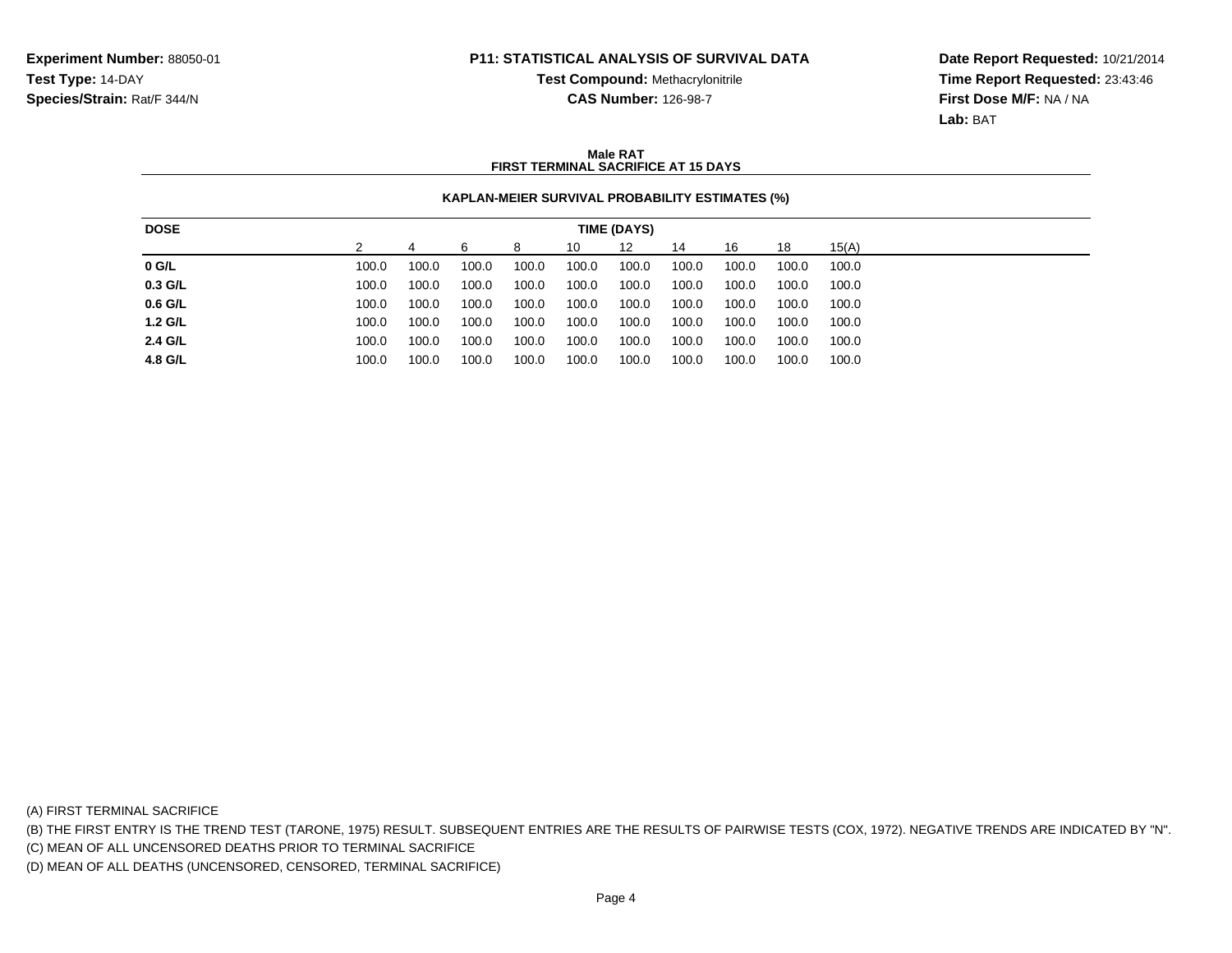# **Test Compound:** Methacrylonitrile**CAS Number:** 126-98-7

**Date Report Requested:** 10/21/2014**Time Report Requested:** 23:43:46**First Dose M/F:** NA / NA**Lab:** BAT

#### **Male RAT FIRST TERMINAL SACRIFICE AT 15 DAYSSURVIVAL SUMMARY STATISTICSDOSE 0 G/L 0.3 G/L 0.6 G/L 1.2 G/L SURVIVAL AT END OF STUDY** 100.0% 100.0% 100.0% 100.0% (KAPLAN-MEIER)**SIGNIFICANCE (B)** ----- ----- ----- ----- (LIFE TABLE) **MEAN DAY OF NATURAL DEATHS (C)** . . . . (STANDARD ERROR) (.) (.) (.) (.) **MEAN LIFE SPAN (D)** $\bullet$  15.0 0 15.0 15.0 15.0 15.0 15.0 (STANDARD ERROR) $(0.0)$   $(0.0)$   $(0.0)$   $(0.0)$   $(0.0)$   $(0.0)$   $(0.0)$   $(0.0)$

(A) FIRST TERMINAL SACRIFICE

(B) THE FIRST ENTRY IS THE TREND TEST (TARONE, 1975) RESULT. SUBSEQUENT ENTRIES ARE THE RESULTS OF PAIRWISE TESTS (COX, 1972). NEGATIVE TRENDS ARE INDICATED BY "N".

(C) MEAN OF ALL UNCENSORED DEATHS PRIOR TO TERMINAL SACRIFICE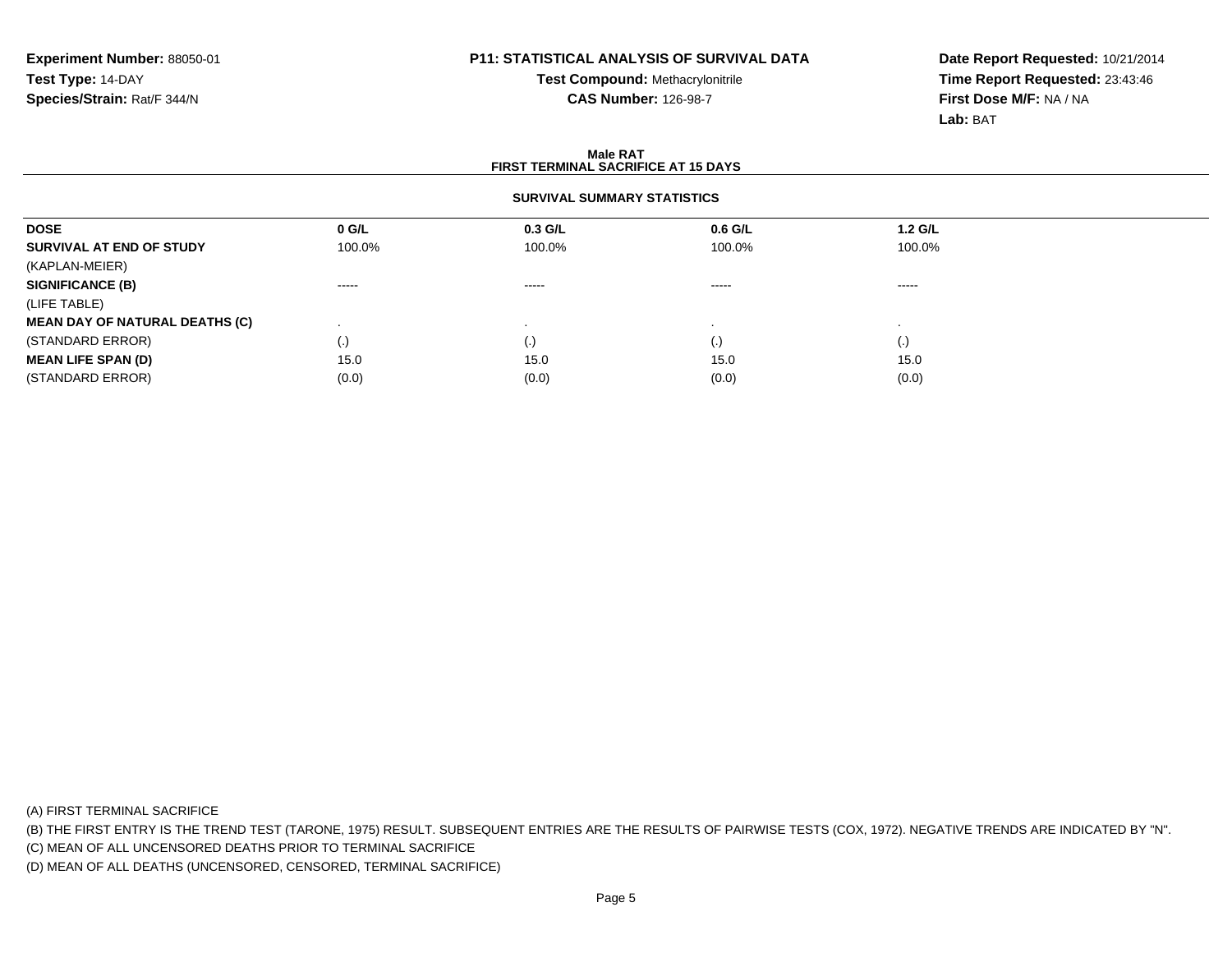**Test Compound:** Methacrylonitrile**CAS Number:** 126-98-7

**Date Report Requested:** 10/21/2014**Time Report Requested:** 23:43:46**First Dose M/F:** NA / NA**Lab:** BAT

#### **Male RAT FIRST TERMINAL SACRIFICE AT 15 DAYSSURVIVAL SUMMARY STATISTICSDOSE 2.4 G/L 4.8 G/L SURVIVAL AT END OF STUDY** 100.0%%  $100.0\%$ (KAPLAN-MEIER)**SIGNIFICANCE (B)** ----- ----- (LIFE TABLE) **MEAN DAY OF NATURAL DEATHS (C)** . . (STANDARD ERROR) $\qquad \qquad (\text{.})$  (0) **MEAN LIFE SPAN (D)** $\bullet$  15.0 15.0 (STANDARD ERROR)

(A) FIRST TERMINAL SACRIFICE

(B) THE FIRST ENTRY IS THE TREND TEST (TARONE, 1975) RESULT. SUBSEQUENT ENTRIES ARE THE RESULTS OF PAIRWISE TESTS (COX, 1972). NEGATIVE TRENDS ARE INDICATED BY "N".

(C) MEAN OF ALL UNCENSORED DEATHS PRIOR TO TERMINAL SACRIFICE

(D) MEAN OF ALL DEATHS (UNCENSORED, CENSORED, TERMINAL SACRIFICE)

 $(0.0)$  (0.0)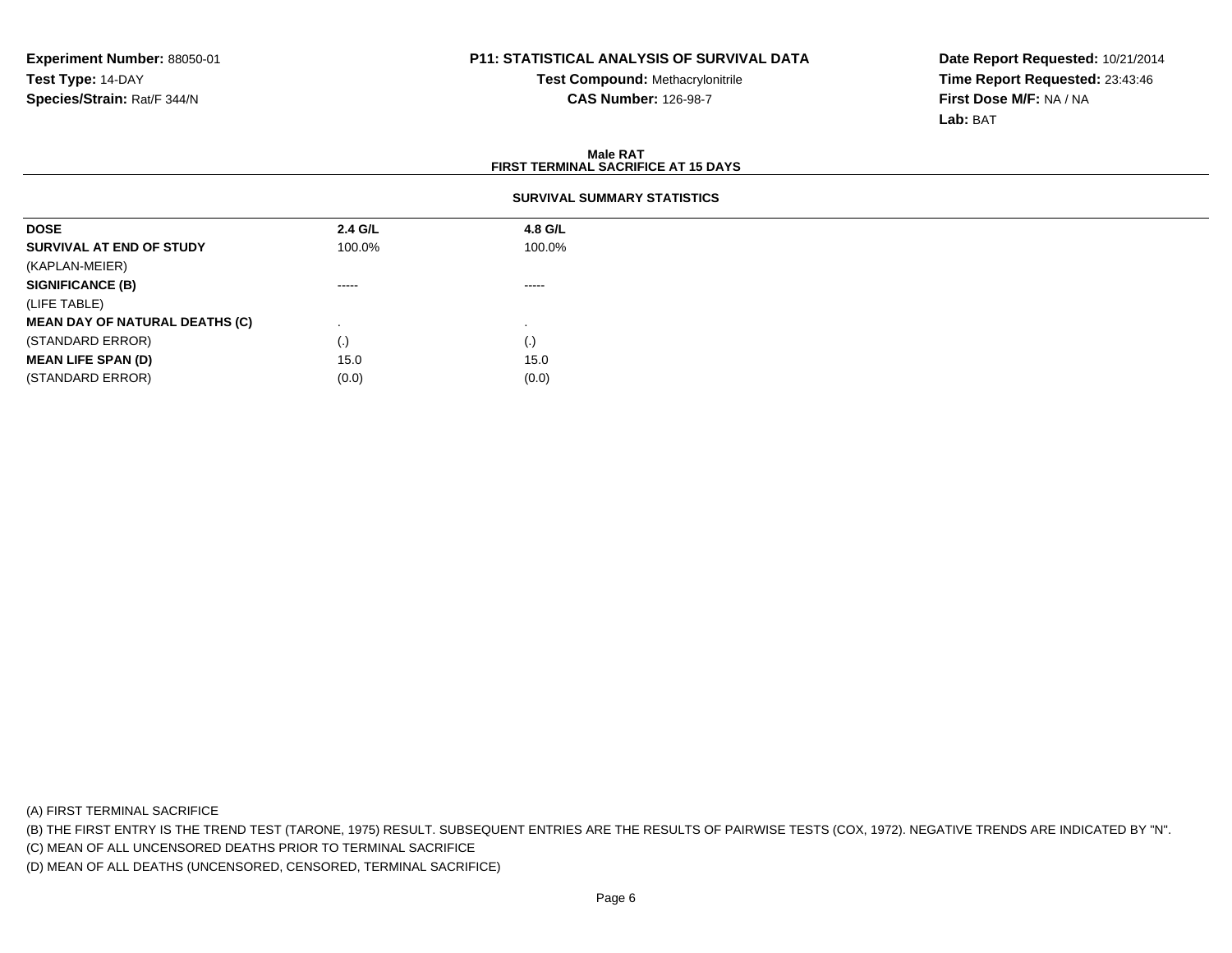**Test Compound:** Methacrylonitrile**CAS Number:** 126-98-7

**Date Report Requested:** 10/21/2014**Time Report Requested:** 23:43:46**First Dose M/F:** NA / NA**Lab:** BAT

### **Female RAT FIRST TERMINAL SACRIFICE AT 15 DAYSINDIVIDUAL SURVIVAL TIMES (DAYS)**

|                              |                     | INDIVIDUAL SURVIVAL TIMES (DATS) |                   |  |
|------------------------------|---------------------|----------------------------------|-------------------|--|
| $DOSE = 0$ G/L               |                     |                                  |                   |  |
| <b>TOTAL 5</b>               | UNCENSORED DEATHS 0 | CENSORED DEATHS 0                | <b>TERMINAL 5</b> |  |
| <b>UNCENSORED DEATH DAYS</b> |                     |                                  |                   |  |
| none                         |                     |                                  |                   |  |
| <b>CENSORED DEATH DAYS</b>   |                     |                                  |                   |  |
| none                         |                     |                                  |                   |  |
| $DOSE = 0.3$ G/L             |                     |                                  |                   |  |
| <b>TOTAL 5</b>               | UNCENSORED DEATHS 0 | CENSORED DEATHS 0                | <b>TERMINAL 5</b> |  |
| UNCENSORED DEATH DAYS        |                     |                                  |                   |  |
| none                         |                     |                                  |                   |  |
| <b>CENSORED DEATH DAYS</b>   |                     |                                  |                   |  |
| none                         |                     |                                  |                   |  |
| $DOSE = 0.6$ G/L             |                     |                                  |                   |  |
| <b>TOTAL 5</b>               | UNCENSORED DEATHS 0 | CENSORED DEATHS 0                | <b>TERMINAL 5</b> |  |
| <b>UNCENSORED DEATH DAYS</b> |                     |                                  |                   |  |
| none                         |                     |                                  |                   |  |
| <b>CENSORED DEATH DAYS</b>   |                     |                                  |                   |  |
| none                         |                     |                                  |                   |  |
| $DOSE = 1.2$ G/L             |                     |                                  |                   |  |
| <b>TOTAL 5</b>               | UNCENSORED DEATHS 0 | CENSORED DEATHS 0                | <b>TERMINAL 5</b> |  |
| <b>UNCENSORED DEATH DAYS</b> |                     |                                  |                   |  |
| none                         |                     |                                  |                   |  |
| <b>CENSORED DEATH DAYS</b>   |                     |                                  |                   |  |
| none                         |                     |                                  |                   |  |
|                              |                     |                                  |                   |  |

(A) FIRST TERMINAL SACRIFICE

(B) THE FIRST ENTRY IS THE TREND TEST (TARONE, 1975) RESULT. SUBSEQUENT ENTRIES ARE THE RESULTS OF PAIRWISE TESTS (COX, 1972). NEGATIVE TRENDS ARE INDICATED BY "N".

(C) MEAN OF ALL UNCENSORED DEATHS PRIOR TO TERMINAL SACRIFICE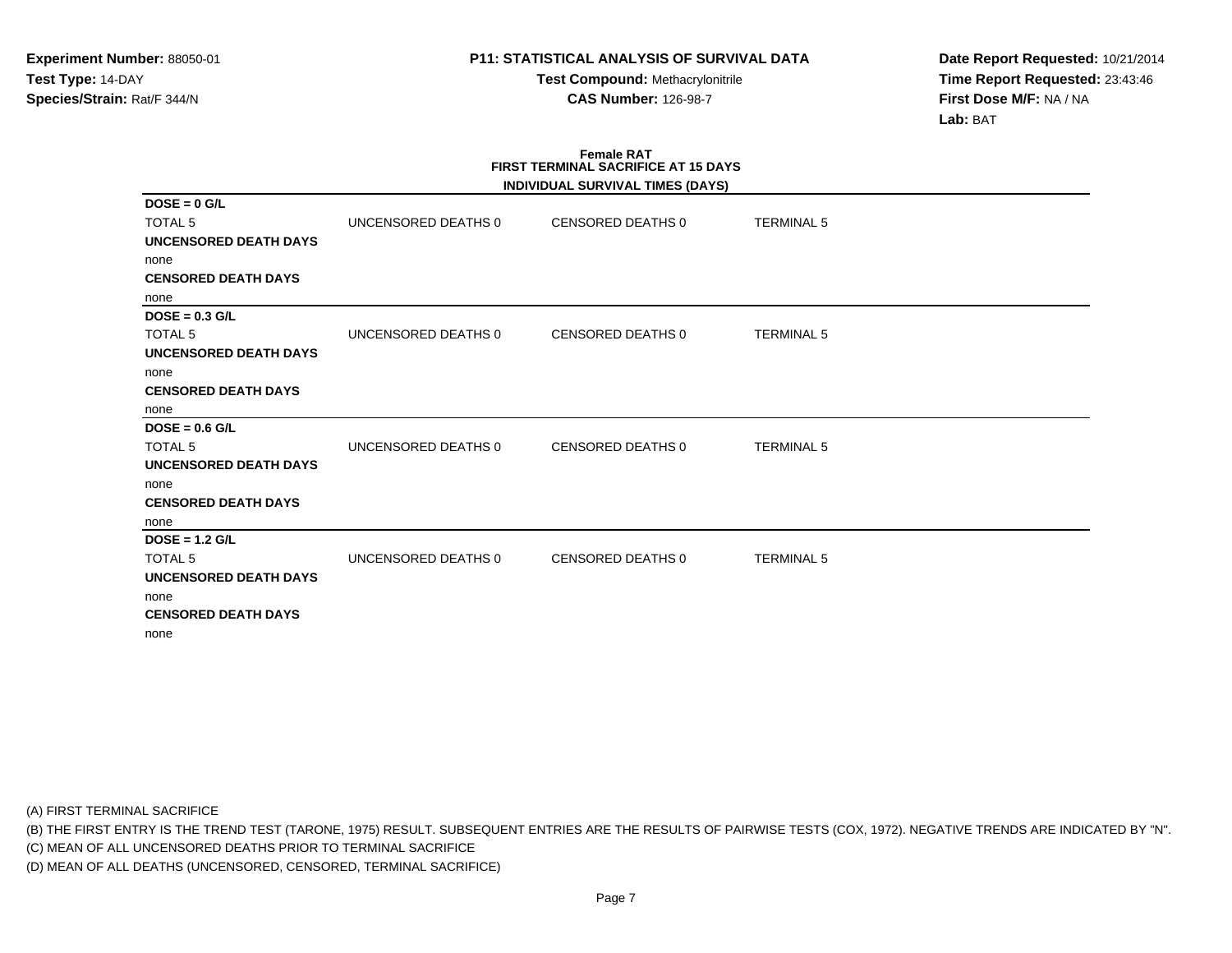**Test Compound:** Methacrylonitrile**CAS Number:** 126-98-7

**Date Report Requested:** 10/21/2014**Time Report Requested:** 23:43:46**First Dose M/F:** NA / NA**Lab:** BAT

# **Female RAT FIRST TERMINAL SACRIFICE AT 15 DAYSINDIVIDUAL SURVIVAL TIMES (DAYS)**

| $DOSE = 2.4$ G/L           |                     |                   |                   |  |
|----------------------------|---------------------|-------------------|-------------------|--|
| TOTAL 5                    | UNCENSORED DEATHS 0 | CENSORED DEATHS 0 | <b>TERMINAL 5</b> |  |
| UNCENSORED DEATH DAYS      |                     |                   |                   |  |
| none                       |                     |                   |                   |  |
| <b>CENSORED DEATH DAYS</b> |                     |                   |                   |  |
| none                       |                     |                   |                   |  |
| $DOSE = 4.8$ G/L           |                     |                   |                   |  |
| TOTAL 5                    | UNCENSORED DEATHS 0 | CENSORED DEATHS 0 | <b>TERMINAL 5</b> |  |
| UNCENSORED DEATH DAYS      |                     |                   |                   |  |
| none                       |                     |                   |                   |  |
| <b>CENSORED DEATH DAYS</b> |                     |                   |                   |  |
| none                       |                     |                   |                   |  |

(A) FIRST TERMINAL SACRIFICE

(B) THE FIRST ENTRY IS THE TREND TEST (TARONE, 1975) RESULT. SUBSEQUENT ENTRIES ARE THE RESULTS OF PAIRWISE TESTS (COX, 1972). NEGATIVE TRENDS ARE INDICATED BY "N".

(C) MEAN OF ALL UNCENSORED DEATHS PRIOR TO TERMINAL SACRIFICE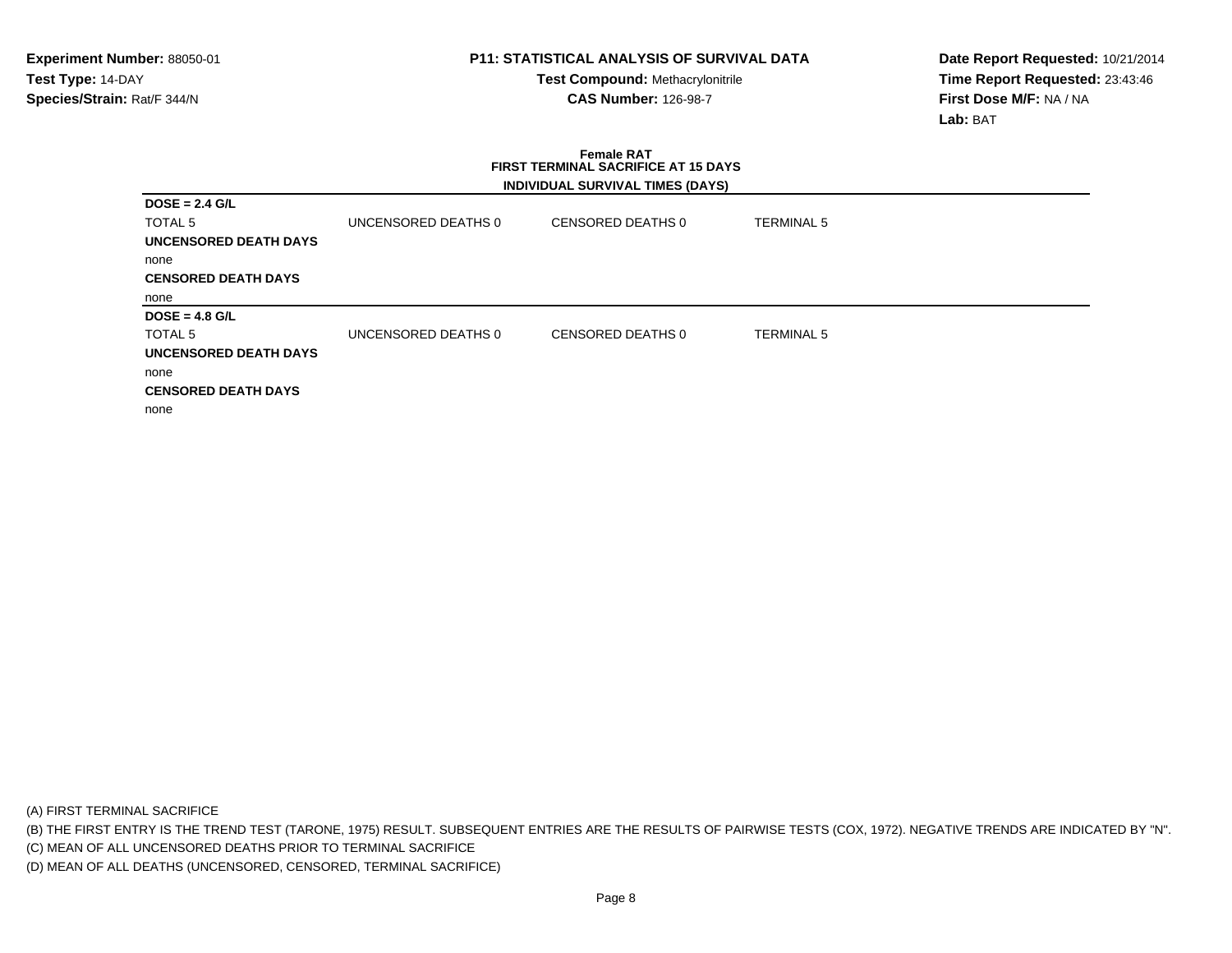**Test Compound:** Methacrylonitrile**CAS Number:** 126-98-7

**Date Report Requested:** 10/21/2014**Time Report Requested:** 23:43:46**First Dose M/F:** NA / NA**Lab:** BAT

### **Female RATFIRST TERMINAL SACRIFICE AT 15 DAYS**

## **KAPLAN-MEIER SURVIVAL PROBABILITY ESTIMATES (%)**

| <b>DOSE</b> |       |       |       |       |       | TIME (DAYS) |       |       |       |       |
|-------------|-------|-------|-------|-------|-------|-------------|-------|-------|-------|-------|
|             |       |       | 6     | 8     | 10    | 12          | 14    | 16    | 18    | 15(A) |
| $0$ G/L     | 100.0 | 100.0 | 100.0 | 100.0 | 100.0 | 100.0       | 100.0 | 100.0 | 100.0 | 100.0 |
| 0.3 G/L     | 100.0 | 100.0 | 100.0 | 100.0 | 100.0 | 100.0       | 100.0 | 100.0 | 100.0 | 100.0 |
| $0.6$ G/L   | 100.0 | 100.0 | 100.0 | 100.0 | 100.0 | 100.0       | 100.0 | 100.0 | 100.0 | 100.0 |
| $1.2$ G/L   | 100.0 | 100.0 | 100.0 | 100.0 | 100.0 | 100.0       | 100.0 | 100.0 | 100.0 | 100.0 |
| 2.4 G/L     | 100.0 | 100.0 | 100.0 | 100.0 | 100.0 | 100.0       | 100.0 | 100.0 | 100.0 | 100.0 |
| 4.8 G/L     | 100.0 | 100.0 | 100.0 | 100.0 | 100.0 | 100.0       | 100.0 | 100.0 | 100.0 | 100.0 |

(A) FIRST TERMINAL SACRIFICE

(B) THE FIRST ENTRY IS THE TREND TEST (TARONE, 1975) RESULT. SUBSEQUENT ENTRIES ARE THE RESULTS OF PAIRWISE TESTS (COX, 1972). NEGATIVE TRENDS ARE INDICATED BY "N".

(C) MEAN OF ALL UNCENSORED DEATHS PRIOR TO TERMINAL SACRIFICE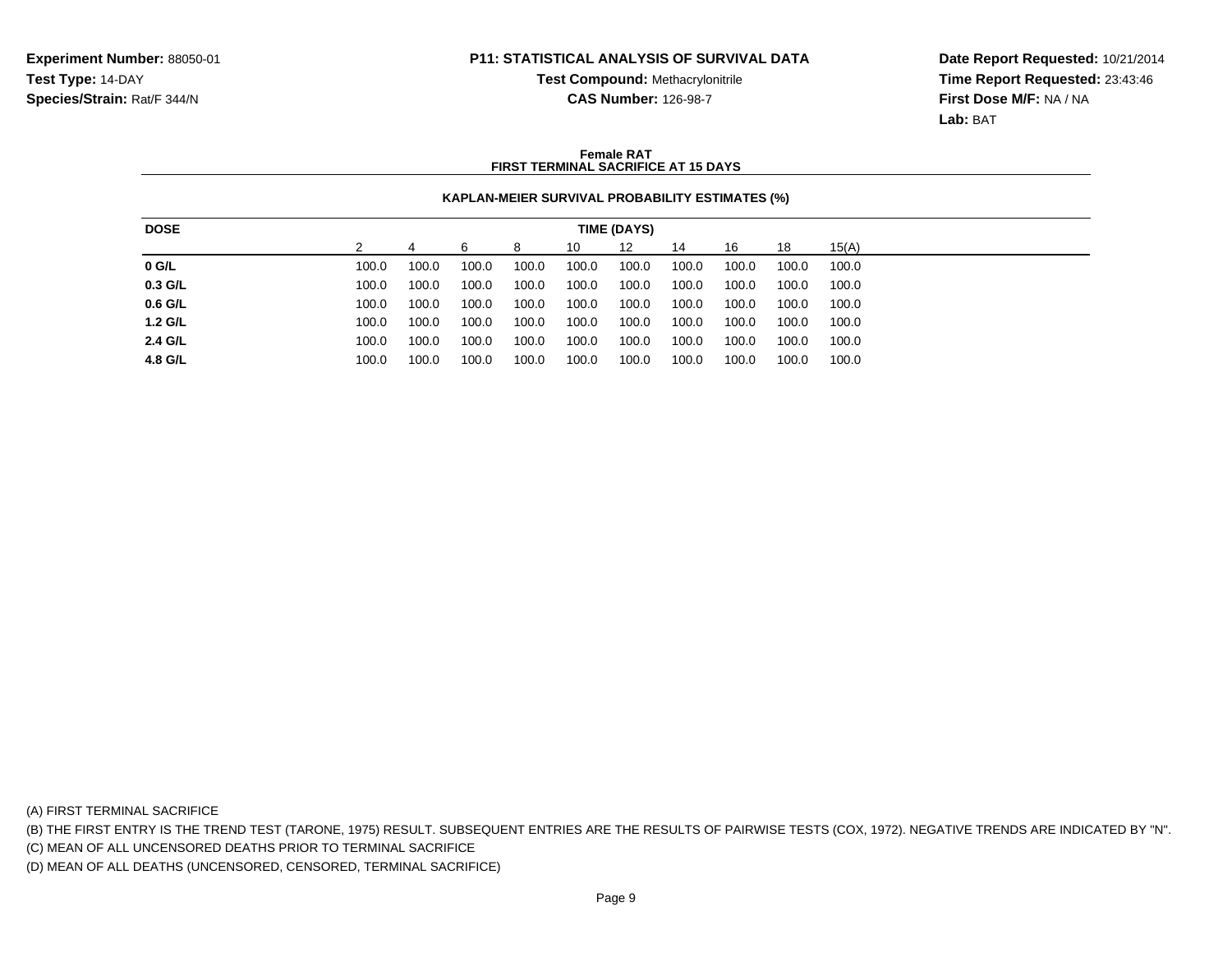# **Test Compound:** Methacrylonitrile**CAS Number:** 126-98-7

**Date Report Requested:** 10/21/2014**Time Report Requested:** 23:43:46**First Dose M/F:** NA / NA**Lab:** BAT

#### **Female RAT FIRST TERMINAL SACRIFICE AT 15 DAYSSURVIVAL SUMMARY STATISTICSDOSE 0 G/L 0.3 G/L 0.6 G/L 1.2 G/L SURVIVAL AT END OF STUDY** 100.0% 100.0% 100.0% 100.0% (KAPLAN-MEIER)**SIGNIFICANCE (B)** ----- ----- ----- ----- (LIFE TABLE) **MEAN DAY OF NATURAL DEATHS (C)** . . . . (STANDARD ERROR) (.) (.) (.) (.) **MEAN LIFE SPAN (D)** $\bullet$  15.0 0 15.0 15.0 15.0 15.0 15.0 (STANDARD ERROR) $(0.0)$   $(0.0)$   $(0.0)$   $(0.0)$   $(0.0)$   $(0.0)$   $(0.0)$   $(0.0)$

(A) FIRST TERMINAL SACRIFICE

(B) THE FIRST ENTRY IS THE TREND TEST (TARONE, 1975) RESULT. SUBSEQUENT ENTRIES ARE THE RESULTS OF PAIRWISE TESTS (COX, 1972). NEGATIVE TRENDS ARE INDICATED BY "N".

(C) MEAN OF ALL UNCENSORED DEATHS PRIOR TO TERMINAL SACRIFICE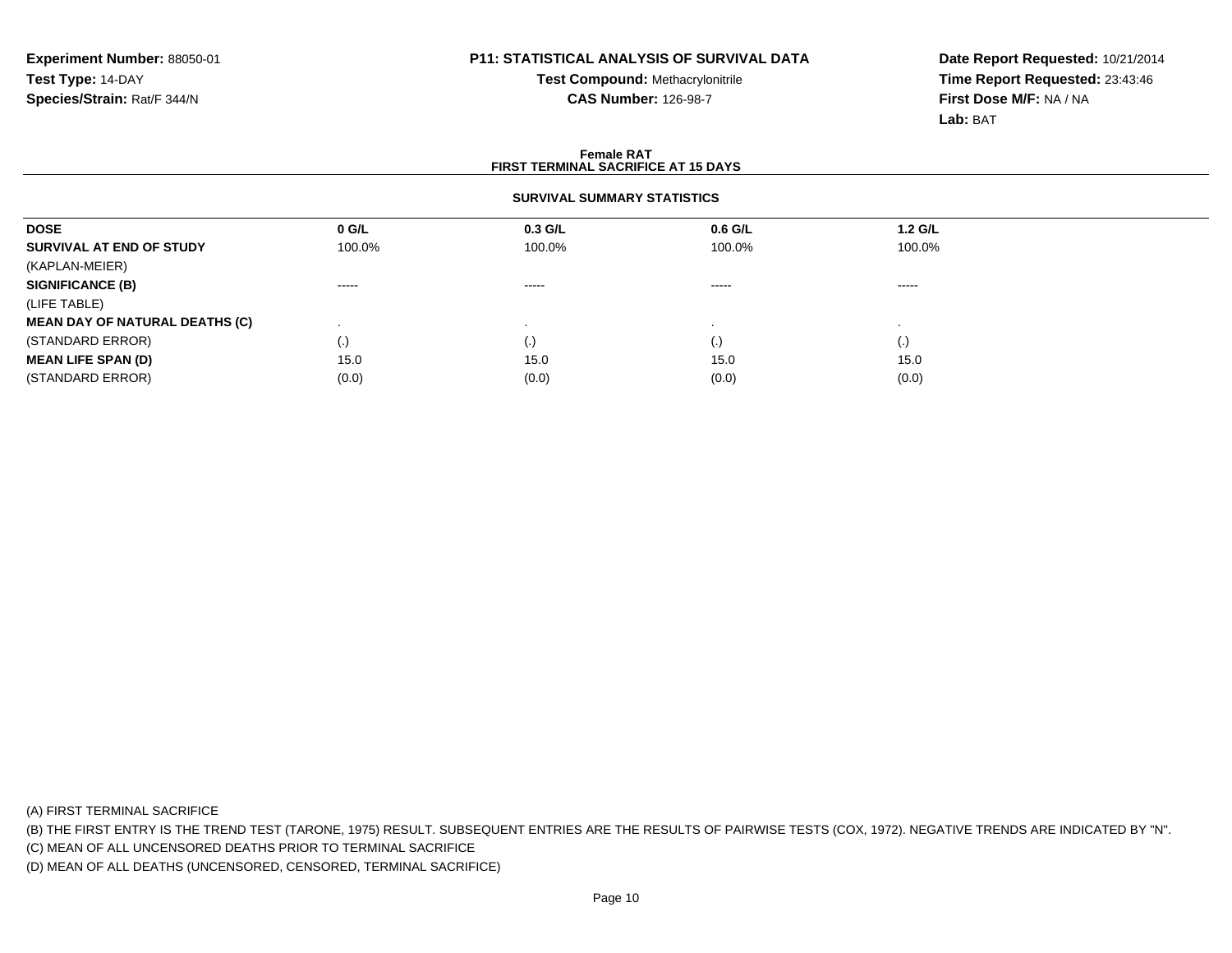**Test Compound:** Methacrylonitrile**CAS Number:** 126-98-7

**Date Report Requested:** 10/21/2014**Time Report Requested:** 23:43:46**First Dose M/F:** NA / NA**Lab:** BAT

#### **Female RAT FIRST TERMINAL SACRIFICE AT 15 DAYSSURVIVAL SUMMARY STATISTICSDOSE 2.4 G/L 4.8 G/L SURVIVAL AT END OF STUDY** 100.0%%  $100.0\%$ (KAPLAN-MEIER)**SIGNIFICANCE (B)** ----- ----- (LIFE TABLE) **MEAN DAY OF NATURAL DEATHS (C)** . . (STANDARD ERROR) $\qquad \qquad (\text{.})$  (0) **MEAN LIFE SPAN (D)** $\bullet$  15.0 15.0 (STANDARD ERROR)

(A) FIRST TERMINAL SACRIFICE

(B) THE FIRST ENTRY IS THE TREND TEST (TARONE, 1975) RESULT. SUBSEQUENT ENTRIES ARE THE RESULTS OF PAIRWISE TESTS (COX, 1972). NEGATIVE TRENDS ARE INDICATED BY "N".

(C) MEAN OF ALL UNCENSORED DEATHS PRIOR TO TERMINAL SACRIFICE

(D) MEAN OF ALL DEATHS (UNCENSORED, CENSORED, TERMINAL SACRIFICE)

 $(0.0)$  (0.0)